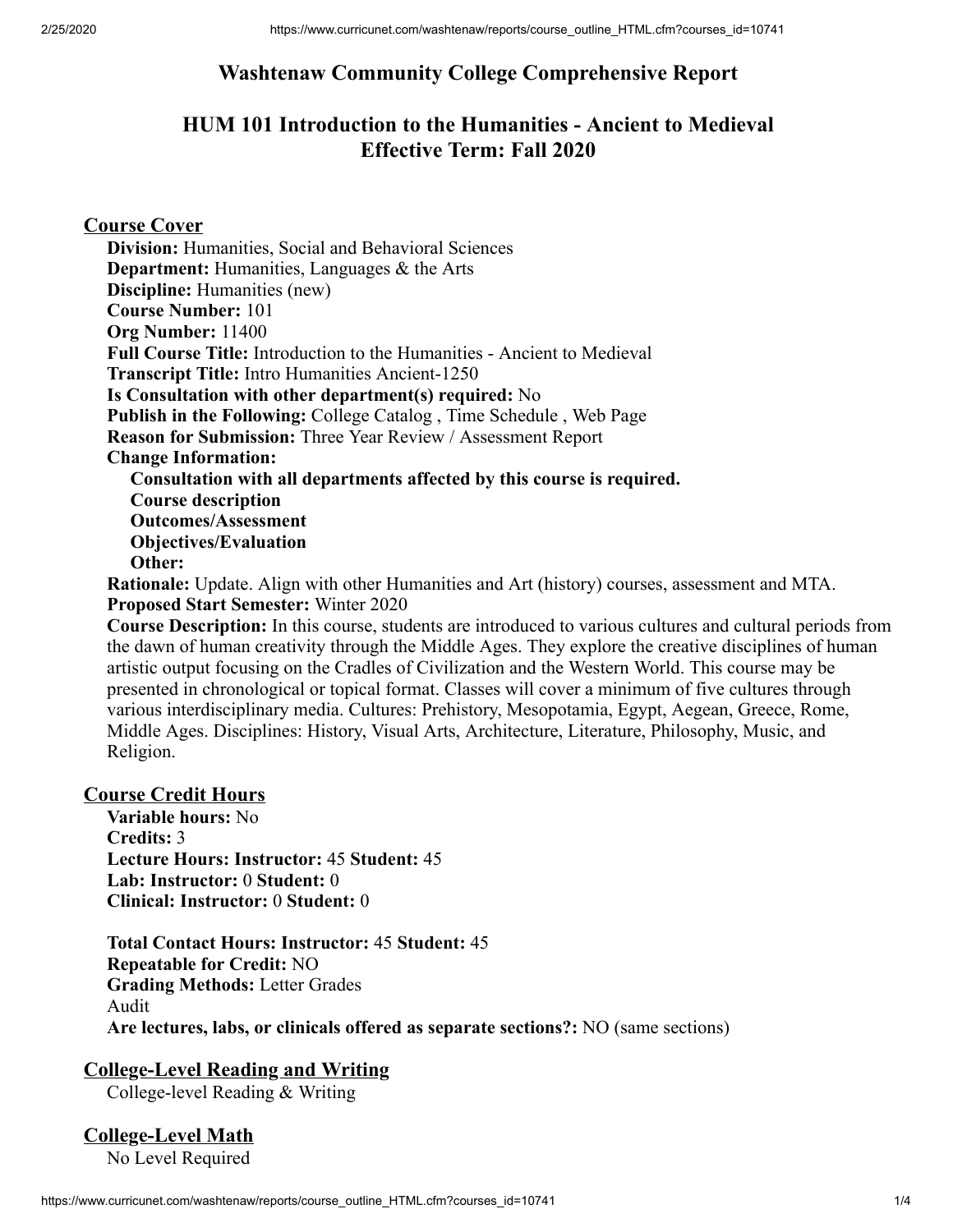## **Requisites**

**Level II Prerequisite** Computer Literacy

# **General Education**

**MACRAO** MACRAO Humanities **General Education Area 6 - Arts and Humanities** Assoc in Applied Sci - Area 6 Assoc in Science - Area 6 Assoc in Arts - Area 6 **Michigan Transfer Agreement - MTA** MTA Humanities

#### **Request Course Transfer**

#### **Proposed For:**

Central Michigan University College for Creative Studies Eastern Michigan University Ferris State University Grand Valley State University Jackson Community College Kendall School of Design (Ferris) Lawrence Tech Michigan State University Oakland University University of Detroit - Mercy University of Michigan Wayne State University Western Michigan University Other : This course should transfer to any 2-or 4-year institution as humanities, or general elective credit. It should transfer as the equivalent of an introductory Art History course. This course meets the requirements of a humanities/art history elective for the MTA agreement.

### **Student Learning Outcomes**

1. Identify various artistic media, techniques, periods, styles and cultures.

#### **Assessment 1**

Assessment Tool: Departmentally-developed test Assessment Date: Winter 2020 Assessment Cycle: Every Three Years Course section(s)/other population: All sections Number students to be assessed: All students How the assessment will be scored: Departmentally-developed rubric Standard of success to be used for this assessment: 70% of students will score 70% or higher. Who will score and analyze the data: Full- or part-time instructors in the department

2. Recognize artistic and cultural concepts within their proper context.

#### **Assessment 1**

Assessment Tool: Departmentally-developed test Assessment Date: Winter 2020 Assessment Cycle: Every Three Years Course section(s)/other population: All sections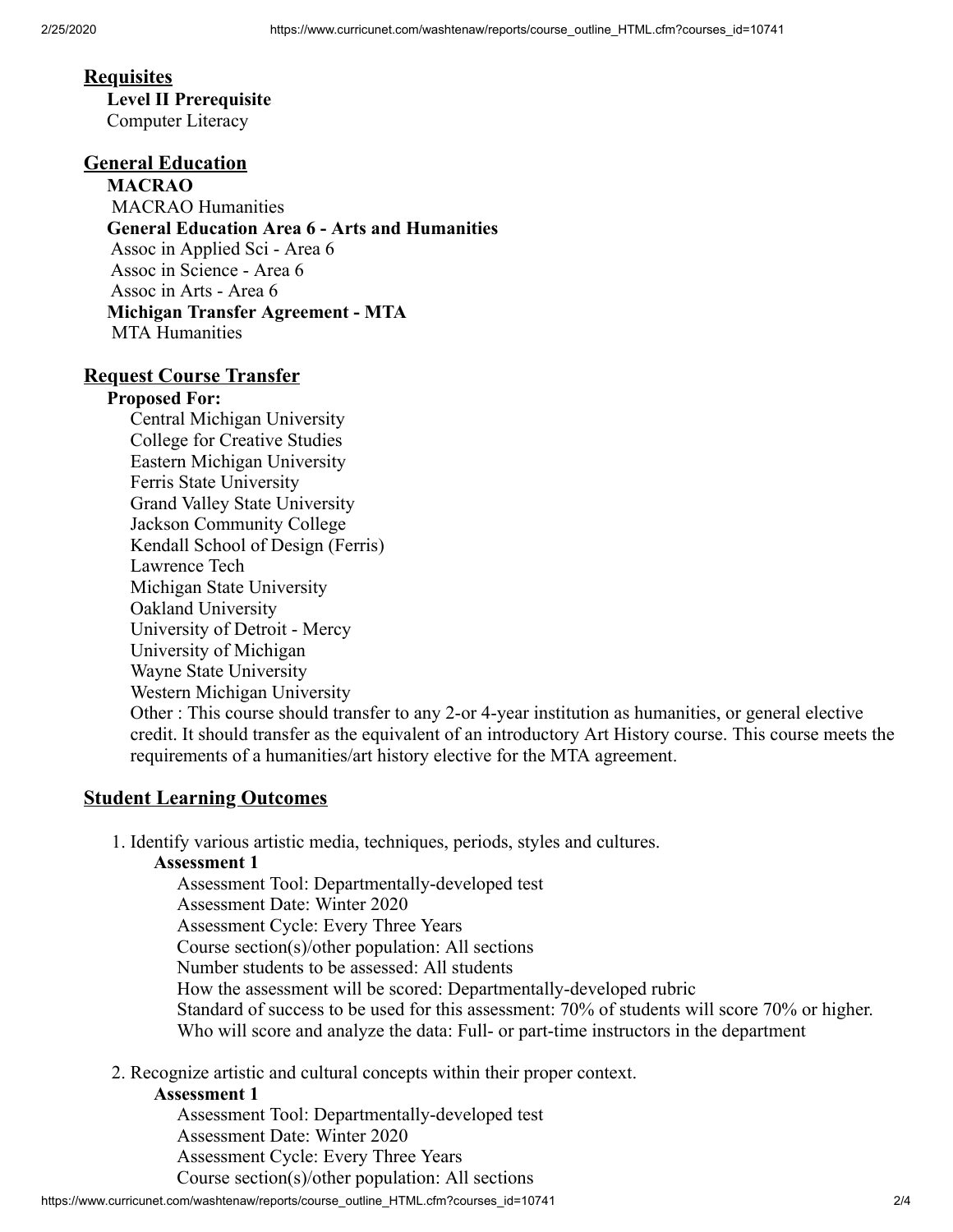Number students to be assessed: All students

How the assessment will be scored: Departmentally-developed rubric

Standard of success to be used for this assessment: 70% of students will score 70% or higher. Who will score and analyze the data: Full- or part-time instructors in the department

3. Identify important people (such as scientists, philosophers, artists, musicians) and their achievements with the various periods, styles or cultures they influenced.

#### **Assessment 1**

Assessment Tool: Departmentally-developed test

Assessment Date: Winter 2020

Assessment Cycle: Every Three Years

Course section(s)/other population: All sections

Number students to be assessed: All students

How the assessment will be scored: Departmentally-developed rubric

Standard of success to be used for this assessment: 70% of students will score 70% or higher.

Who will score and analyze the data: Full- or part-time instructors in the department

#### **Course Objectives**

- 1. Use field specific terminology.
- 2. Apply general stylistic characteristics to unknown works of art.
- 3. Recognize various artistic media (such as those listed in the course description).
- 4. Analyze appropriate works of art, architecture, literature or music in formal and contextual terms.
- 5. Characterize the artistic developments of various periods, movements and/or cultures.
- 6. Compare and contrast artistic, social, religious or historical ideas and concepts.
- 7. Match artists with the proper periods, movements and/or cultures.
- 8. Label important places on a map.
- 9. Analyze social, historical, religious or political events that influenced the arts of any given period, movement and/or culture.
- 10. Recognize important historical or religious personalities who shaped any given period, movement and/or culture.

#### **New Resources for Course**

Class set of earphones for students and a microphone for the instructor is needed for field trips. A class set of clickers (TurningPoint Technology) should be available upon request for participation and testing purposes.

A minimum of two large WCC vans have to be available for field trips. Instructor will drive with a WCC approved driver/employee.

#### **Course Textbooks/Resources**

Textbooks Various. *Introduction to Humanities*, Various ed. Various, 2010 Manuals Periodicals Software

## **Equipment/Facilities**

Level III classroom Testing Center Computer workstations/lab ITV TV/VCR Data projector/computer Other: TurningPoint Technology. (Clickers).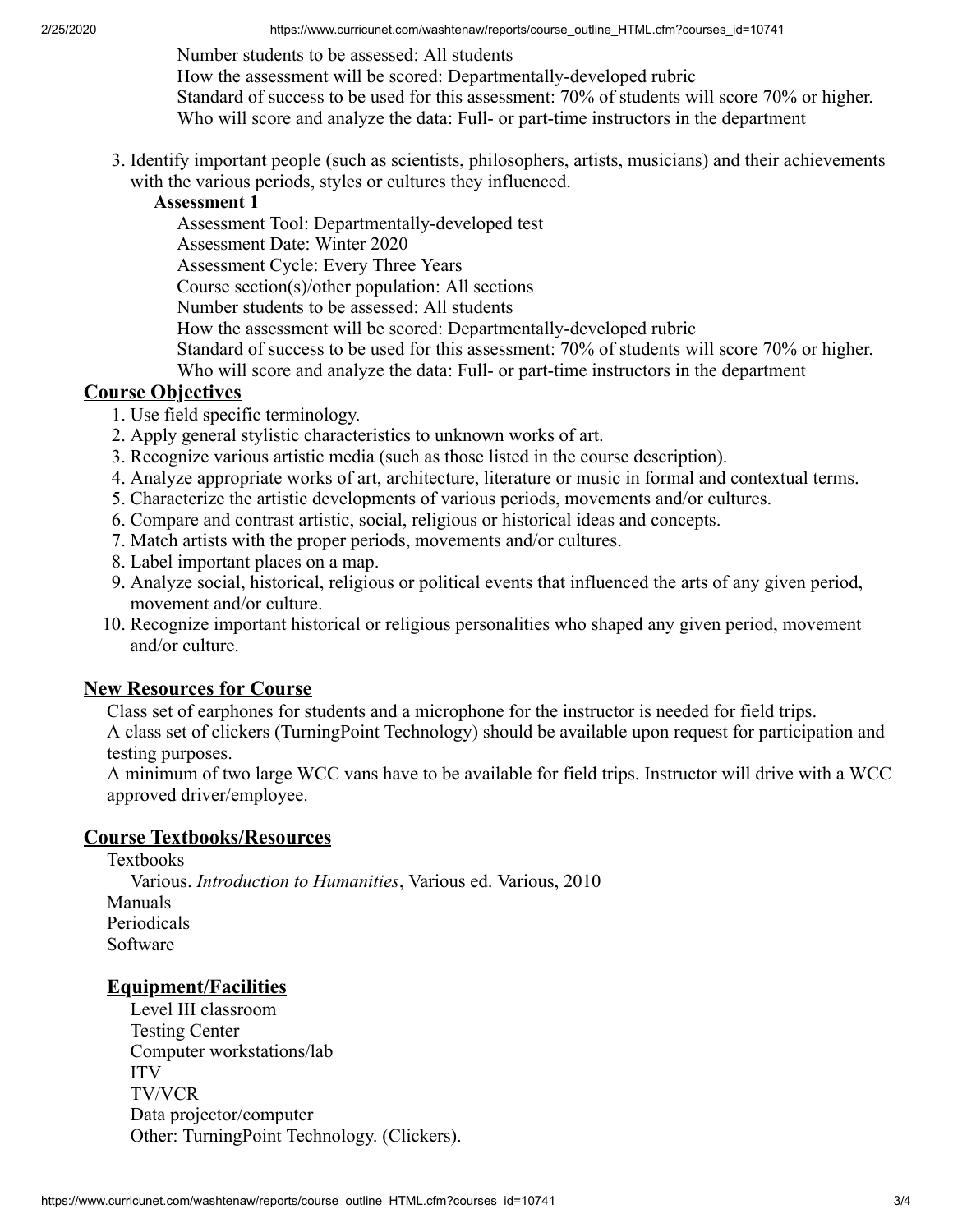2/25/2020 https://www.curricunet.com/washtenaw/reports/course\_outline\_HTML.cfm?courses\_id=10741

| <b>Reviewer</b>                        | <b>Action</b>           | Date         |
|----------------------------------------|-------------------------|--------------|
| <b>Faculty Preparer:</b>               |                         |              |
| Elisabeth Thoburn                      | <b>Faculty Preparer</b> | Dec 02, 2019 |
| <b>Department Chair/Area Director:</b> |                         |              |
| Jill Jepsen                            | Recommend Approval      | Dec 02, 2019 |
| Dean:                                  |                         |              |
| <b>Scott Britten</b>                   | Recommend Approval      | Dec 05, 2019 |
| <b>Curriculum Committee Chair:</b>     |                         |              |
| Lisa Veasey                            | Recommend Approval      | Feb 19, 2020 |
| <b>Assessment Committee Chair:</b>     |                         |              |
| <b>Shawn Deron</b>                     | Recommend Approval      | Feb 24, 2020 |
| <b>Vice President for Instruction:</b> |                         |              |
| Kimberly Hurns                         | Approve                 | Feb 25, 2020 |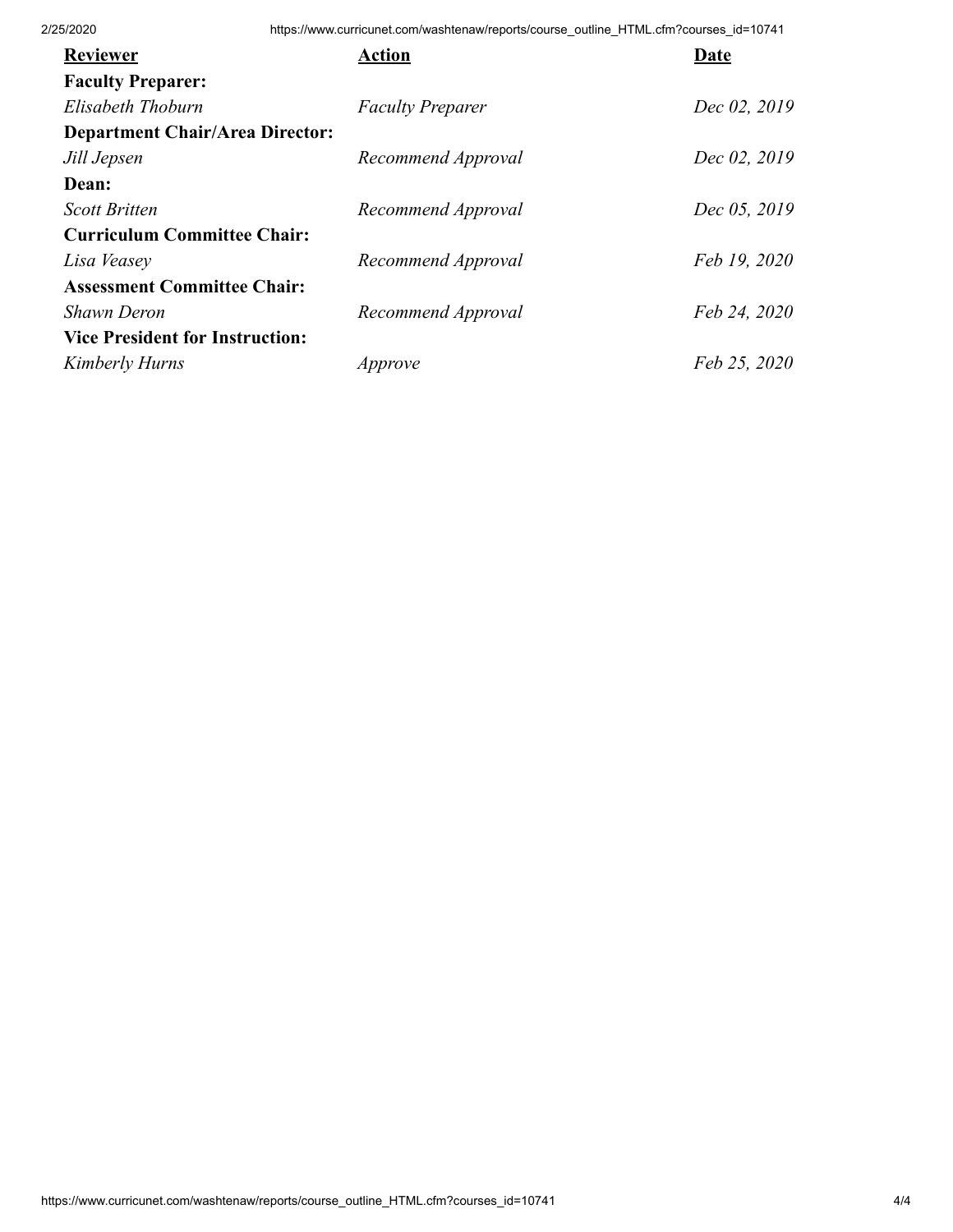# **Washtenaw Community College Comprehensive Report**

# **HUM 101 Introduction to the Humanities - Ancient to Medieval Effective Term: Fall 2012**

## **Course Cover**

**Division:** Humanities, Social and Behavioral Sciences **Department:** Humanities **Discipline:** Humanities **Course Number:** 101 **Org Number:** 11530 **Full Course Title:** Introduction to the Humanities - Ancient to Medieval **Transcript Title:** Intro Humanities Ancient-1250 **Is Consultation with other department(s) required:** No **Publish in the Following:** College Catalog , Time Schedule , Web Page **Reason for Submission:** Three Year Review / Assessment Report **Change Information: Course title Course description Pre-requisite, co-requisite, or enrollment restrictions Outcomes/Assessment**

**Objectives/Evaluation**

**Rationale:** Streamlining outcomes, objectives, and assessment with other HUM courses. **Proposed Start Semester:** Fall 2011

**Course Description:** This course introduces students to various cultures and cultural periods from the dawn of human creativity through the Middle Ages. It explores the creative disciplines of human artistic output focusing on the Cradles of Civilization and the Western World. This course may be presented in chronological or topical format. Classes will cover a minimum of 5 cultures through various interdisciplinary media. Cultures: Prehistory, Mesopotamia, Egypt, Aegean, Greece, Rome, Middle Ages. Media: History, Visual Arts, Architecture, Literature, Philosophy, Music, and Religion. This course was previously Humanities I - Ancient to Medieval Times.

### **Course Credit Hours**

**Variable hours:** No **Credits:** 3 **Lecture Hours: Instructor:** 45 **Student:** 45 **Lab: Instructor:** 0 **Student:** 0 **Clinical: Instructor:** 0 **Student:** 0

**Total Contact Hours: Instructor:** 45 **Student:** 45 **Repeatable for Credit:** NO **Grading Methods:** Letter Grades Audit **Are lectures, labs, or clinicals offered as separate sections?:** NO (same sections)

**College-Level Reading and Writing**

College-level Reading & Writing

**College-Level Math Requisites Level II Prerequisite**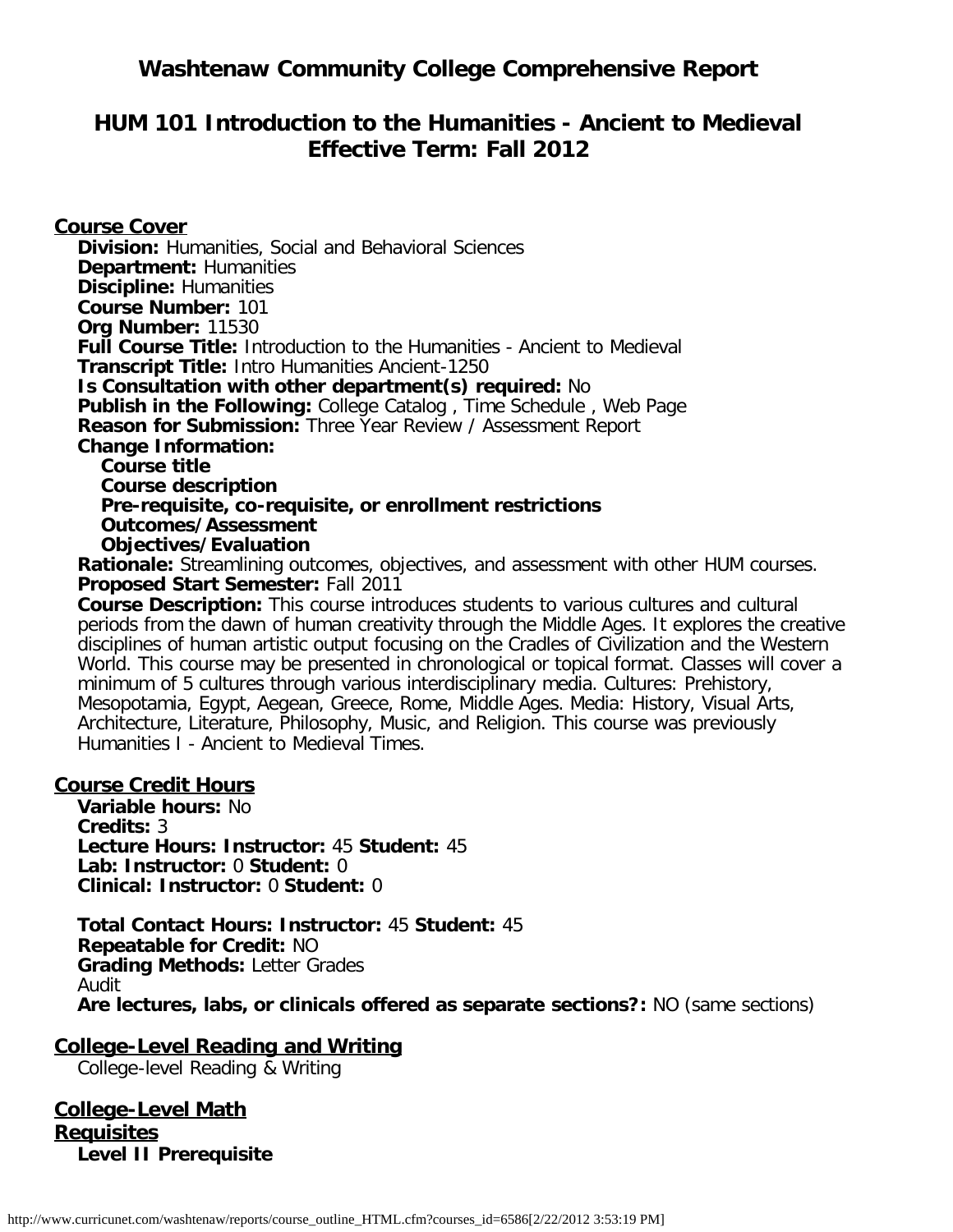Computer Literacy

## **General Education**

**MACRAO** MACRAO Humanities **General Education Area 6 - Arts and Humanities** Assoc in Applied Sci - Area 6 Assoc in Science - Area 6 Assoc in Arts - Area 6

### **Request Course Transfer**

### **Proposed For:**

Central Michigan University College for Creative Studies Eastern Michigan University Ferris State University Grand Valley State University Jackson Community College Kendall School of Design (Ferris) Lawrence Tech Michigan State University Oakland University University of Detroit - Mercy University of Michigan Wayne State University Western Michigan University Other : This course should transfer to any 2-or 4-year institution as humanities, or general elective credit. An case can be made that it should transfer as the equivalent of an introductory Art History course.

## **Student Learning Outcomes**

- 1. Identify various artistic media, techniques, periods, styles and cultures.
	- **Assessment 1**

**Assessment Tool:** Departmentally-developed PowerPoint quiz using TurningPoint (clicker) technology.

**Assessment Date:** Fall 2012

**Assessment Cycle:** Every Three Years

**Course section(s)/other population:** All sections. Typically 2-3 sections are offered.

**Number students to be assessed:** All students. Circa 20-60

**How the assessment will be scored:** TurningPoint (clicker) quizzes are scored automatically and impartially by the software according to departmentally-developed rubrics.

**Standard of success to be used for this assessment:** 70% of students will score 70% or higher.

**Who will score and analyze the data:** Scoring data is provided by a TP technician. Data is analyzed by all full- and part-time instructors in the department who teach this course.

2. Recognize artistic and cultural concepts within their proper context.

#### **Assessment 1**

**Assessment Tool:** Departmentally-developed PowerPoint quiz using TurningPoint (clicker) technology. **Assessment Date:** Fall 2012 **Assessment Cycle:** Every Three Years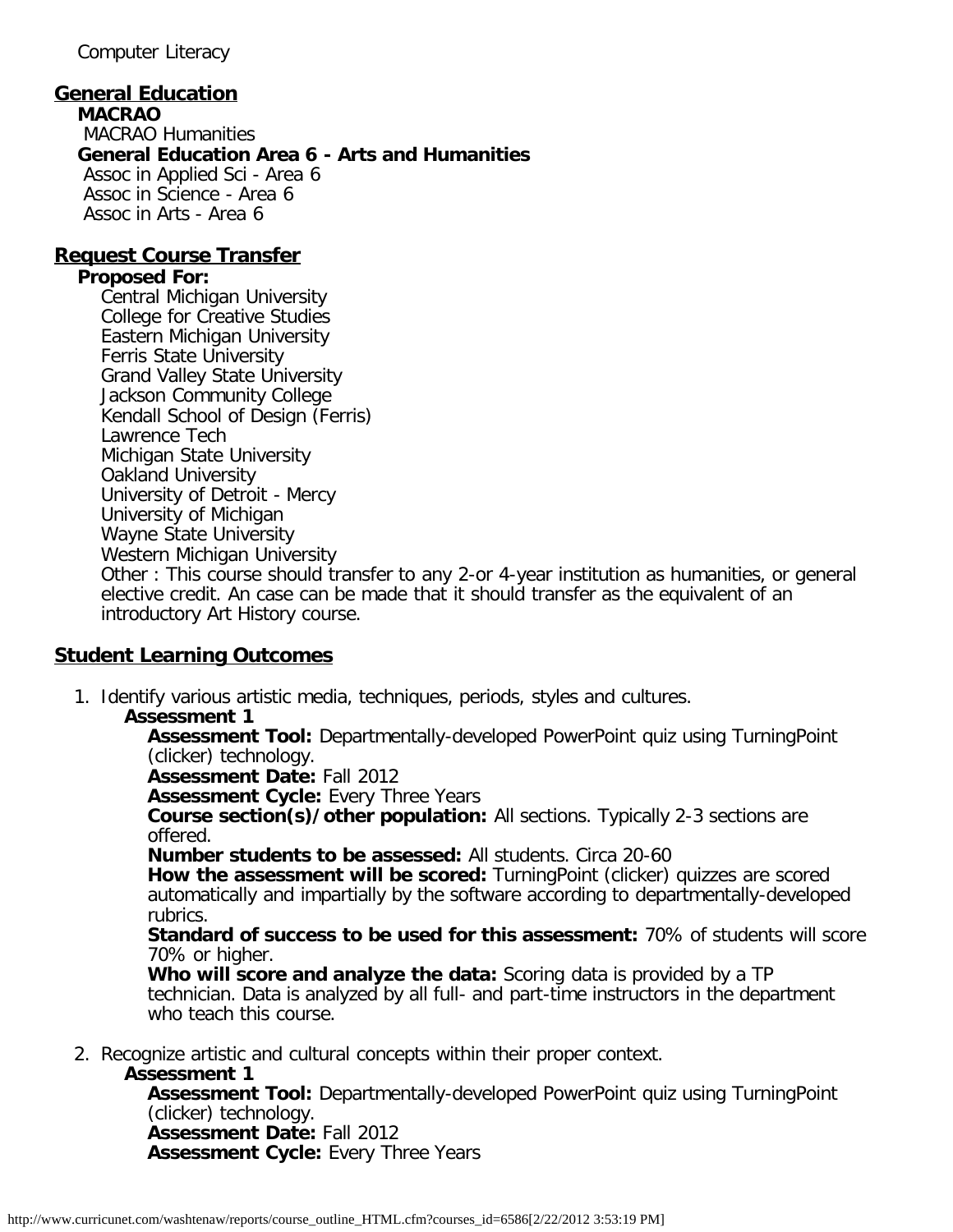**Course section(s)/other population:** All sections. Typically 2-3 sections are offered.

**Number students to be assessed:** All students. Circa 20-60

**How the assessment will be scored:** TurningPoint (clicker) quizzes are scored automatically and impartially by the software according to departmentally-developed rubrics.

**Standard of success to be used for this assessment:** 70% of students will score 70% or higher.

**Who will score and analyze the data:** Scoring data is provided by a TP technician. Data is analyzed by all full- and part-time instructors in the department who teach this course.

3. Match the achievements of important people (such as scientists, political figures, artists, musicians) to the various periods, styles or cultures they influenced.

### **Assessment 1**

**Assessment Tool:** Departmentally-developed PowerPoint quiz using TurningPoint (clicker) technology.

**Assessment Date:** Fall 2012

**Assessment Cycle: Every Three Years** 

**Course section(s)/other population:** All sections. Typically 2-3 sections are offered.

**Number students to be assessed:** All students. Circa 20-60

**How the assessment will be scored:** TurningPoint (clicker) quizzes are scored automatically and impartially by the software according to departmentally-developed rubrics.

**Standard of success to be used for this assessment:** 70% of students will score 70% or higher.

**Who will score and analyze the data:** Scoring data is provided by a TP technician. Data is analyzed by all full- and part-time instructors in the department who teach this course.

## **Course Objectives**

1. Use field specific terminology.

## **Matched Outcomes**

2. Recognize artistic and cultural concepts within their proper context.

2. Define stylistic characteristics.

## **Matched Outcomes**

3. Trace stylistic developments.

## **Matched Outcomes**

4. Interpret stylistic changes

## **Matched Outcomes**

5. Apply general stylistic characteristics to unknown works of art.

## **Matched Outcomes**

2. Recognize artistic and cultural concepts within their proper context.

6. Recognize various artistic media (such as those listed in the course description).

## **Matched Outcomes**

2. Recognize artistic and cultural concepts within their proper context.

7. Describe various artistic techniques (such as those listed in the course description).

## **Matched Outcomes**

8. Match known and unknown works of art with the correct media and techniques.

# **Matched Outcomes**

2. Recognize artistic and cultural concepts within their proper context.

9. Analyze appropriate works of art, architecture, literature or music in formal and contextual terms.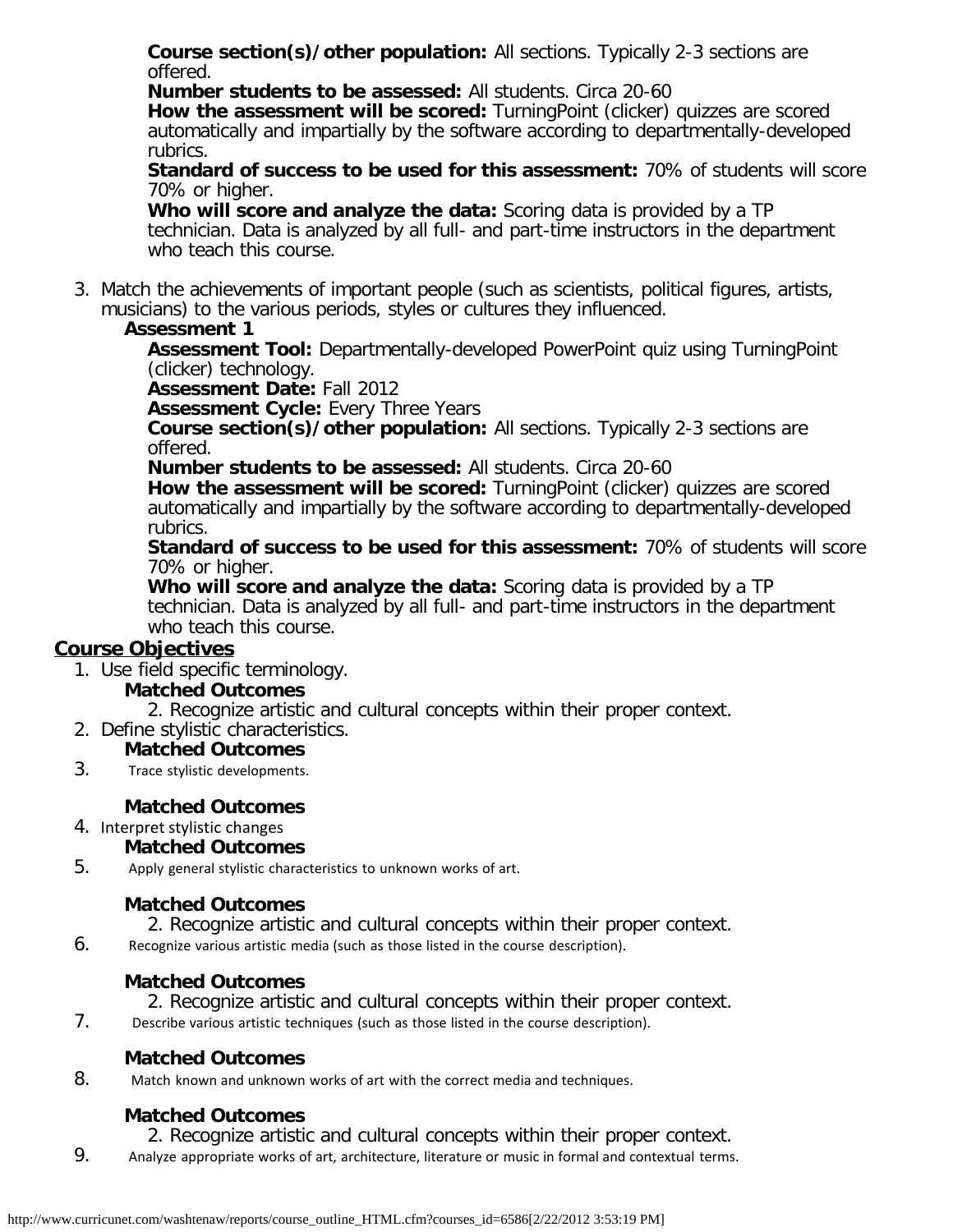## **Matched Outcomes**

10. List relevant periods, movements and/or cultures (such as those listed in the course description).

## **Matched Outcomes**

- 2. Recognize artistic and cultural concepts within their proper context.
- 11. Characterize the artistic developments of various periods, movements and/or cultures.

## **Matched Outcomes**

- 2. Recognize artistic and cultural concepts within their proper context.
- 12. Differentiate the artistic output of various periods, movements and/or cultures.

## **Matched Outcomes**

2. Recognize artistic and cultural concepts within their proper context.

13. Compare and contrast artistic, social, religious or historical ideas and concepts.

## **Matched Outcomes**

14. Develop time lines of major events impacting the relevant arts and culture.

## **Matched Outcomes**

- 2. Recognize artistic and cultural concepts within their proper context.
- 15. Match artists with the proper periods, movements and/or cultures.

### **Matched Outcomes**

- 2. Recognize artistic and cultural concepts within their proper context.
- 16. Identify artistic and architectural types.

### **Matched Outcomes**

17. Label important places on a map.

## **Matched Outcomes**

18. Explain the *Zeitgeist* of a given period, movement and/or culture.

## **Matched Outcomes**

19. Evaluate the impact of the arts on any given period, movement and/or culture.

## **Matched Outcomes**

20. Analyze social, historical, religious or political influences on the arts of any given period, movement and/or culture.

### **Matched Outcomes**

21. Name important historical or religious personalities who shaped any given period, movement and/or culture **Matched Outcomes**

### **New Resources for Course**

Class set of earphones for students and a microphone for the instructor is needed for field trips.

A class set of clickers (TurningPoint Technology) should be available upon request for participation and testing purposes.

A minimum of two large WCC vans have to be available for field trips. Instructor will drive with a WCC approved driver/employee.

## **Course Textbooks/Resources**

**Textbooks** Various. Introduction to Humanities, Various ed. Various, 2010 Manuals Periodicals Software **Equipment/Facilities**